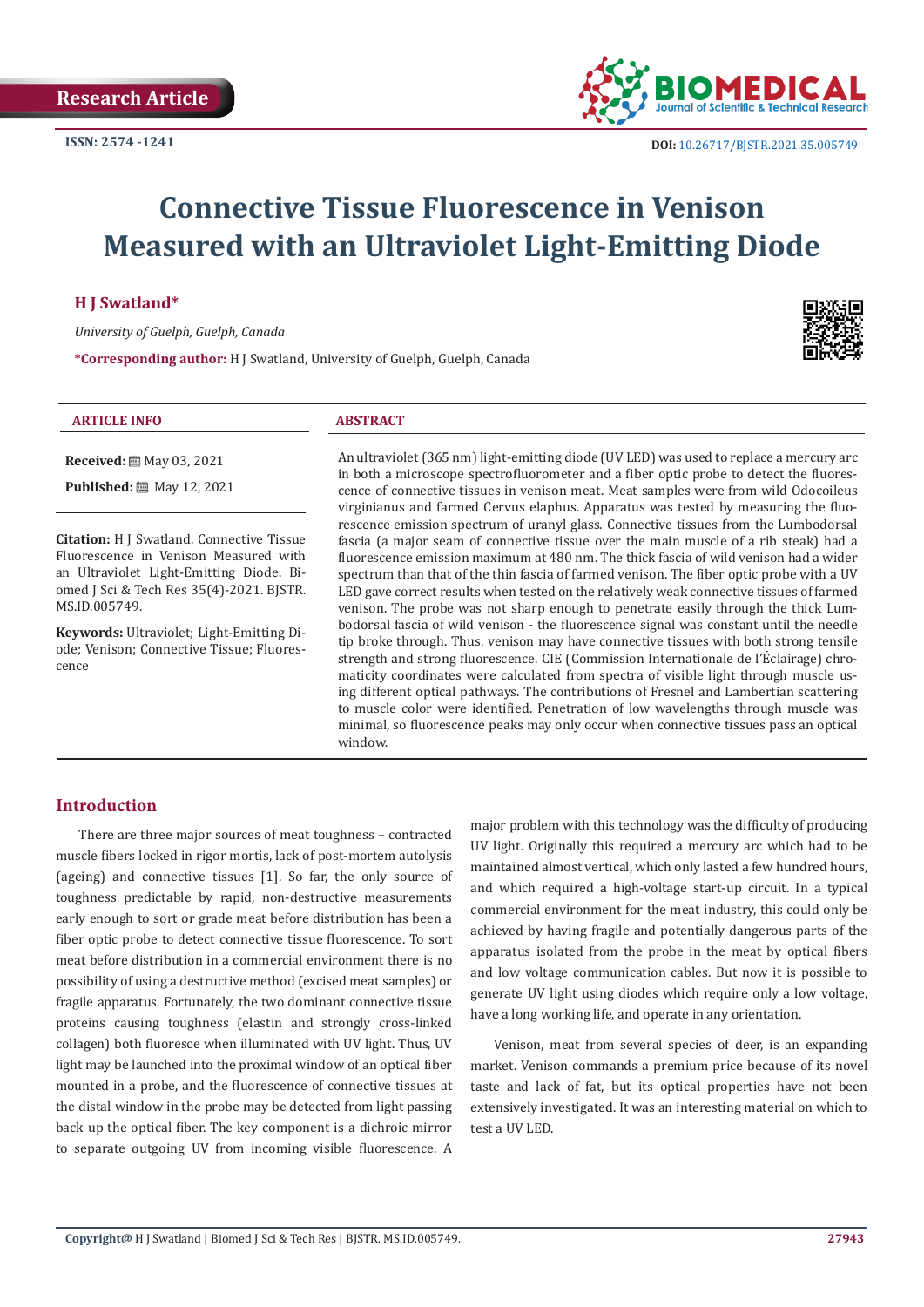## **Materials and Methods**



**Figure 1:** Microscope spectrofluorometer. LED (1), shutter (2), collimating optics (3), dichroic mirror directing UV down but allowing visible light up (4), microscope objective (5), sample (6), variable apertures (7), grating monochromator (8), stray light filters for monochromator (9), photomultiplier (10), substage condenser (11), shutter (12), tungsten bulb (13).

Samples of wild white-tailed deer in Canada (mature Odocoileus virginianus) were compared with farmed New Zealand red deer (immature Cervus elaphus). Samples were refrigerated at 4°C until measurements were made at approximately 18°C. Spectrophotometer measurements were made with a fluorescence microscope using a Zeiss Ultrafluar objective (×6.3, numerical aperture 0.20) following optimization conditions [2]. A UV LED (Nichia NVSU233B, output 365 nm with 3.85 v supply, Tokushima, Japan) was mounted at the focal point of a Zeiss illuminator with quartz optics Figure 1. UV light was directed downwards on to the sample by the dichroic mirror, while fluorescence from the sample passed upwards for spectrophotometry. But before fluorescence measurements could be made, the UV light was shut off and light with

a known emission spectrum from a tungsten source was passed up to the photomultiplier through a small aperture, allowing responses of the photomultiplier to various wavelengths to be corrected. This calibration source was then stopped, and UV light was started to measure a blank (a glass microscope slide without a sample) to measure any intrinsic fluorescence in the optical pathway, which was then subtracted from sample measurements. The system was tested by measuring the fluorescence emission spectrum of uranyl glass Figure 2 [3]. The UV LED was also tested in a fiber optic meat probe Figure 3. Needle penetration measurements were made with a depth detector similar to that used for measurements in beef [4]. The probe had a 2.3-mm outer-diameter hypodermic needle with a tip angle of 30° containing a 1-mm diameter plastic optical fiber (Agilent HFBR).



**Figure 2:** Fluorescence emission spectrum of uranyl glass measured with a UV LED (Nichia NVSU233B).



**Figure 3:** Photomultiplier (1), UV LED (2), dichroic mirror (3), optical fiber with distal tip in a hypodermic needle (4), meat sample (5), and depth detector (6).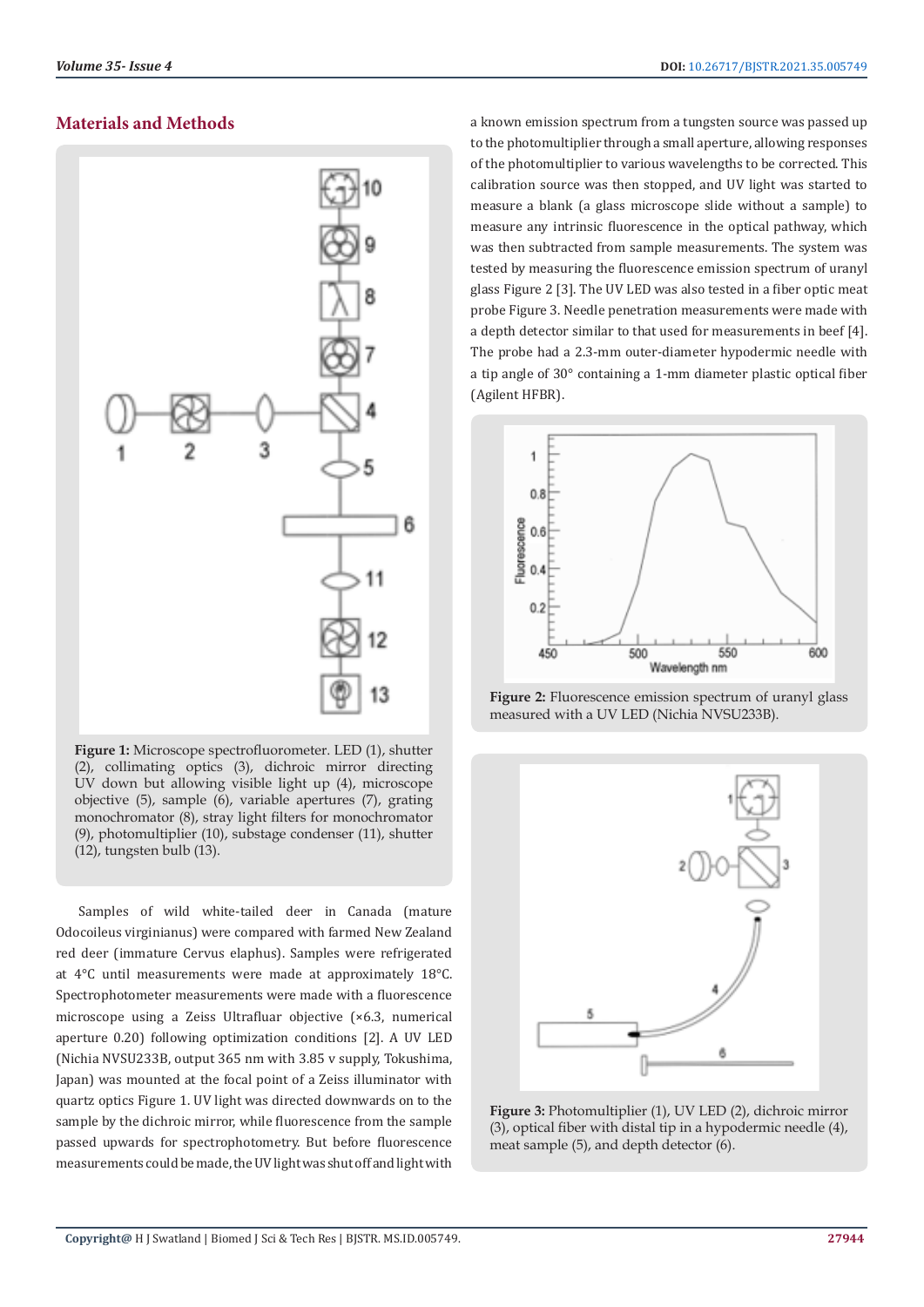### **Results and Discussion**



**Figure 4:** Fluorescence of the Lumbodorsal fascia in wild venison (broken line) and farmed venison (solid line).



**Figure 5:** Fluorescence probe measurements using a UV LED through the Longissimus dorsi muscle of farmed venison showing correct detection of the connective tissues on the muscle surface (*epimysium*) and a major seam of connective tissue within the muscle (*perimysium*).

Figure 4 shows the fluorescence of the Lumbodorsal fascia over the Longissimus dorsi muscle (a layer of tough tissue over the surface of the largest muscle in a rib steak). Both fluorescence maxima were at 480 nm, but the spectrum for wild venison was much wider than the spectrum for farmed venison. This may have been caused by the far greater thickness of the Lumbodorsal fascia in wild compared with farmed venison. The fluorescence probe was tested satisfactorily on farmed venison, as shown in Figure 5. When the probe tip entered the muscle, it detected the epimysium on the muscle surface. Within the muscle, it detected seams of perimysium (connective tissue around bundles of muscle fibers). A UV LED can replace a mercury arc for both fluorescence microscopy and for a fiber optic probe to predict connective toughness in meat. In the first case, a UV LED offers great advantages – a long life illuminator with no problems with high-voltage start-ups, or heat and low-pass filters. In the second case, however, the use of a safe, robust source of UV did not avoid some of the other problems involved with UV meat probes. The basic problem is that meat is an elastic system. When probed, a fluorescent source (such as epimysium or perimysium, Figure 5) is not at the same measured depth when the probe first penetrates a meat sample, as it is when the probe is withdrawn. This may provide markers to measure the elastic deformation of the meat, which also contains useful information [5].



**Figure 6:** Probe measurements through the Lumbodorsal fascia of wild venison showing detection of the connective tissues on the muscle surface (*epimysium*), which wrapped around the window of the optical fiber (increasing depth but no change in fluorescence), until the needle burst through the *epimysium*, followed by an elastic rebound.

Similarly, the force required to penetrate a seam of connective tissue may also be measured with a strain gauge in the system [6], so that the optical probe doubles as a penetrometer. This shows that connective tissues wrap around the probe window – where resistance to penetration is encountered, there is strong fluorescence [7]. In many measurements made through the Lumbodorsal fascia of beef carcasses nothing as extreme as the situation shown in Figure 6 was ever observed. Meanwhile, cooperation with taste panel researchers in Canada, Denmark, England and the USA proved that beef tenderness may be predicted from the fluorescence of connective tissues [8-12]. In Figure 6, once the probe broke through the Lumbodorsal fascia, there was a marked drop in fluorescence. This prompts an obvious question, what are the optical properties of the skeletal muscle underlying the fascia? Little or nothing is known about them apart from the effects of a high myoglobin content [13]. The apparatus in Figure 7 was modified to provide some answers. The UV LED was replaced with visible light from a tungsten source. The dichroic mirror was replaced by a prismatic beam splitter.Color measurements made along the grain of meat (coaxially along the long axes of muscle fibers) differ from measurements made across the grain of meat (perpendicularly to the long axes of muscle fibers) [14]. All measurements made here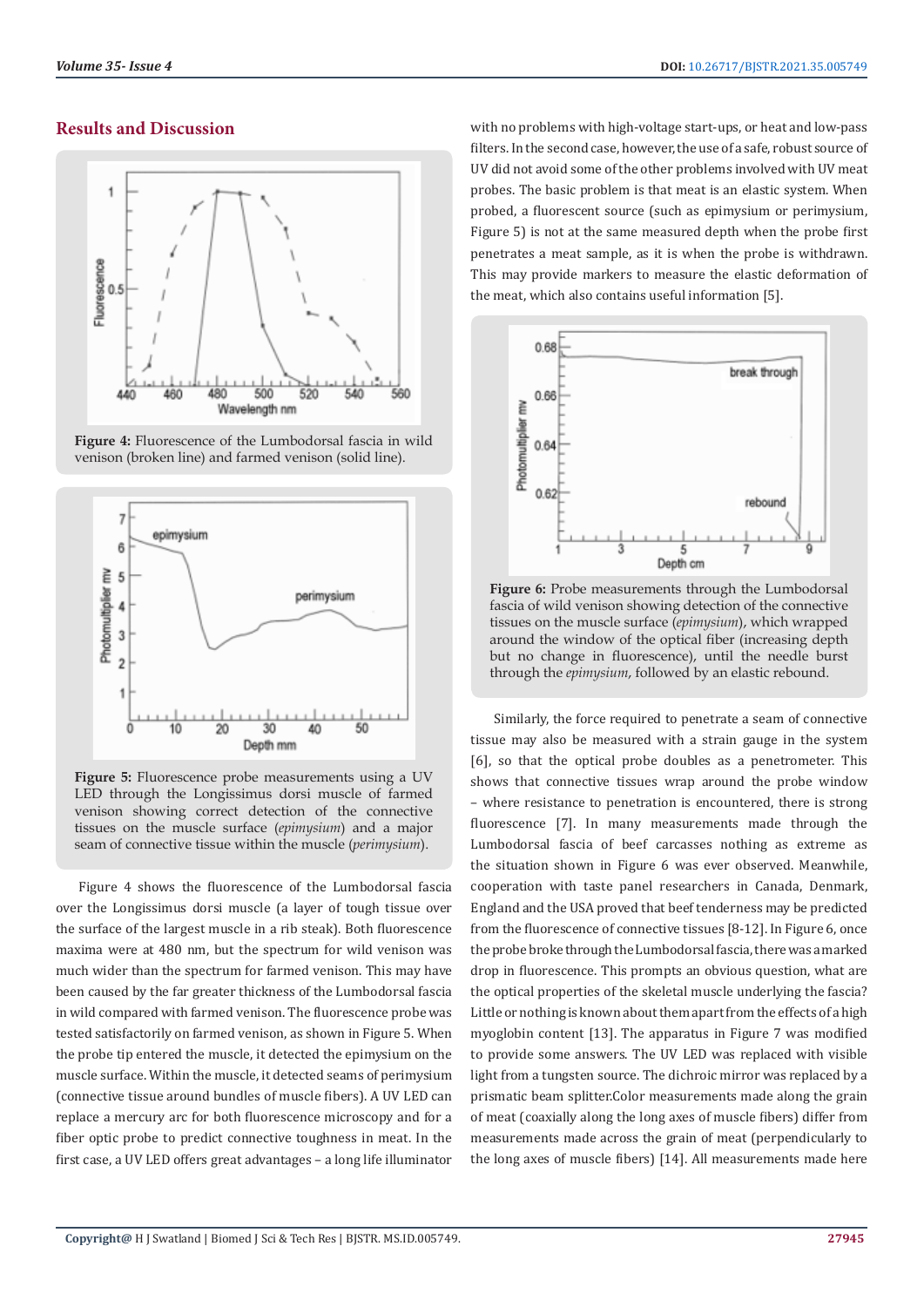were in the latter pathway. At a low pH, myofilaments reduce their lateral separation, thus increasing the refractive index of their myofibrils and increasing their lateral reflectance. The effect of pH on the lateral separation of myofilaments may be detected by both polarized light microscopy and x-ray diffraction [15,16].



**Figure 7:** Optical pathways possible with the apparatus in Figure 1. Optical pathways are at 45° illumination of the sample by an optical fiber with vertical photometry (1), vertical illumination with vertical photometry (2), the same again but with crossed polars blocking Fresnel reflectance (3), and transmittance through the sample (4).



**Figure 8:** Reflectance spectrum of farmed venison muscle in pathway 1 ( $n = 20$ , error bars are standard deviations). Reflectance of 5 layers of white Teflon tape = 1.

Lateral illumination at 45° to the muscle surface is similar to the optical geometry of a colorimeter where any surface gloss is diverted away from the photometer axis. Thus, in meat, the dominant factor in the vertical photometer axis becomes subsurface Lambertian scattering modified by selective absorbance by myoglobin and its derivatives [17,18]. Figure 8 shows the reflectance spectra of farmed venison with pathway 1. Note the dimple around 460 nm showing oxymyoglobin formation [19]. Figure 9 shows the same muscle strip used for Figure 8 but with pathway 2. The reflectance at low

wavelengths was much higher than with pathway 1, because the photometer was detecting Fresnel reflectance from the wet sample surface in addition to subsurface Lambertian scattering from muscle fibers, myofibrils and myofilaments. The next experiment was pathway 3, using crossed polars to block Fresnel reflectance Figure 10. The final experiment was pathway 4 (measuring transmittance through  $\approx 1$  mm muscle). From 400 to around 550 nm, almost no light passed through the muscle strip, but from 550 to 700 nm, a highly variable amount of light was transmitted Figure 11. The CIE chromaticity coordinates for the spectra in Figures 8-11 are given in (Table 1).



**Figure 9:** Reflectance with pathway 2 (n = 20, error bars are standard deviations).



**Figure 10:** Reflectance with Pathway 3 (*n* = 20, error bars are standard deviations).

**Table 1:** CIE chromaticity coordinates for the spectra shown in Figs 8 to 11.

| Pathway |                 |                  |                  |                 |
|---------|-----------------|------------------|------------------|-----------------|
| CIE x   | $0.45 \pm 0.05$ | $0.25 \pm 0.01$  | $0.30 \pm 0.01$  | $0.63 \pm 0.03$ |
| CIE v   | $0.35 \pm 0.01$ | $0.23 \pm 0.02$  | $0.25 \pm 0.01$  | $0.31 \pm 0.02$ |
| CIE Y%  | $4.34 \pm 2.17$ | $32.68 \pm 8.21$ | $29.51 \pm 4.12$ | $0.86 \pm 1.20$ |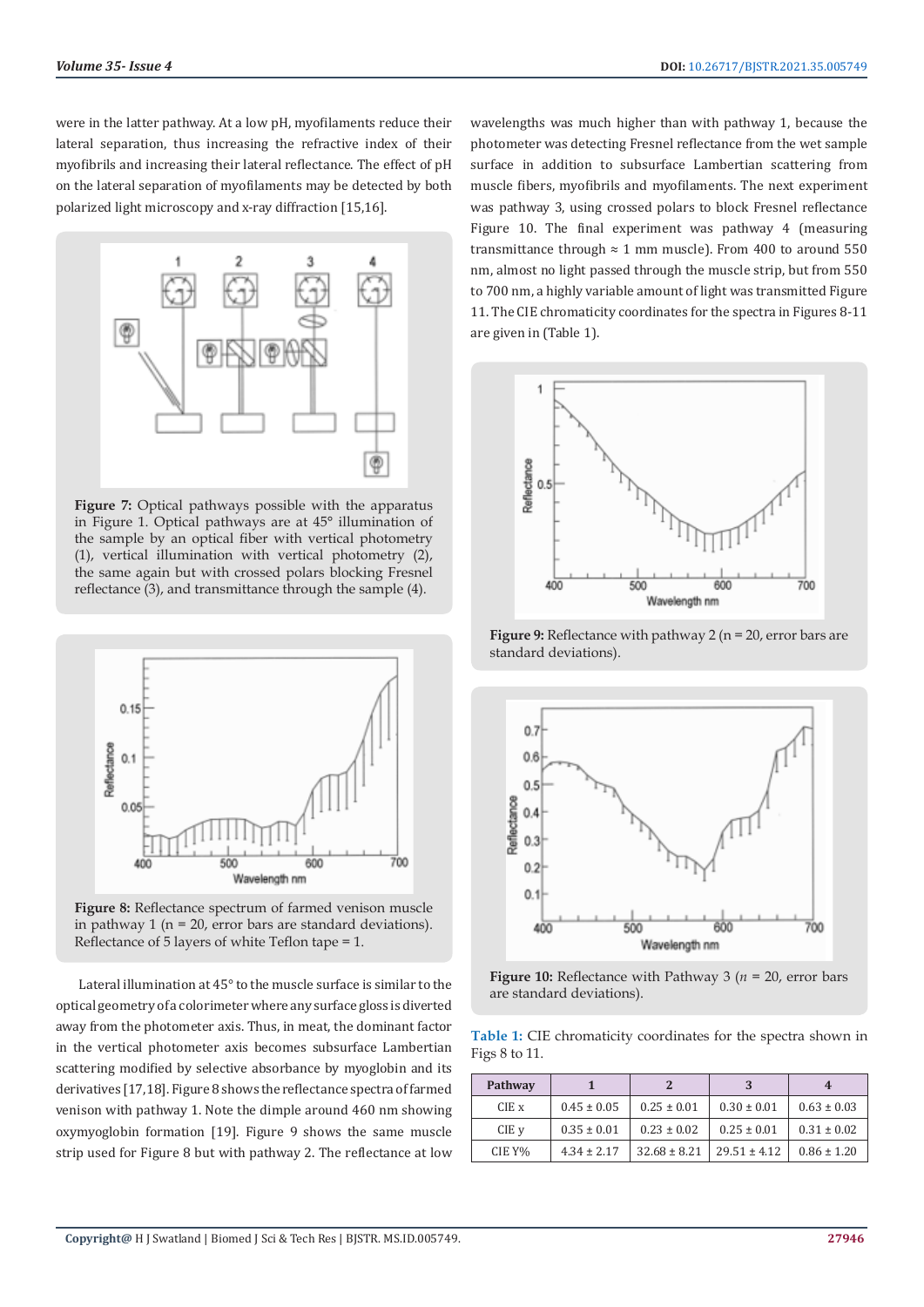Changing from pathway 1 to 2 caused a reduction in CIE x (P < 0.001) which was reduced but still apparent with crossed polars (P < 0.05). With pathway 4 (transmitted light), there was an increase in CIE x ( $P < 0.05$ ). The changes in CIE y from pathway 1 to 2, were also significant (P < 0.001), and with pathway 3 (crossed polars, P < 0.001), but for transmitted light in pathway 4 there was not much change ( $P > 0.05$ ). The major changes for CIE Y% were from pathway 1 ( $P < 0.001$ ), to blocking with crossed polars (pathway 3,  $P <$ 0.001), and to pathway 4 (transmitted light, P < 0.001). The changes in CIE Y% were most likely because of differences in path optical length, from an unknown path length of reflected light resulting from Fresnel and Lambertian scattering, to an approximate path length of 1 mm for transmitted light. These changes in chromaticity coordinates support the hypothesis that light scattering in the microstructure of muscle has a noticeable effect on colorimetry, just as it has on a wide range of samples from textiles to museum artifacts [20]. The data of Table 1 are shown graphically in Figure 12; from pathway 1, to 2, to 3, to 4. In other words, different light paths through the venison muscle caused profound changes in its colorimetry. At 1., in Figure 12, this is how a commercial colorimeter might obtain a measurement with lateral illumination and vertical photometry to measure the brown color of venison as an orange hue with low luminosity (CIE % in Table 1). At 2, there was Fresnel reflectance from the wet surface at low wavelengths to produce a blue hue. This was partly cancelled by crossed polarizers at 3. Finally, transmitted light at 4, gave a spectrum with scattering effects removed. Thus, Lambertian scattering has a noticeable effect on meat color when measured with an optical geometry similar to that of a commercial colorimeter.



**Figure 11:** Transmittance with pathway 4 (*n* = 20, error bars are standard deviations subtracted from the mean). Transmittance = 1 was for the apparatus without a sample in place.



**Figure 12:** The CIE diagram for Table 1 data showing pathways 1 to 4.

## **Conclusion**

The main objective was to test a UV LED in both a microscope spectrofluorometer and a UV meat probe. Both tests were completed successfully. In the microscope, heat and low-pass filters were no longer needed. Johann Ploem introduced dichroic mirrors to enable epifluorescence measurements [21] and UV LEDs may enable another advance. The outlook for microscopy is very optimistic. Novel insights were gained in meat colorimetry, explaining how UV meat probes might function. The muscle between connective tissues has very low transmittance of light at low wavelengths so that when the distal window of the optical probe contacts connective tissue there is a flash of fluorescence. In other words, if UV light penetrated muscle to any extent, a UV probe might detect background levels, not peaks. A UV LED has advanced meat probe technology. Needed now are NIR diodes launching into large diameter polarization-preserving fibers to detect contracted muscle fibers [1].

## **References**

- 1. Swatland HJ (1985) On-line Evaluation of Meat. Technomic Publishing, Lancaster, PA.
- 2. Swatland HJ (1989) Questions in programming a fluorescence microscope. Journal of Computer-assisted Microscopy 2: 125-132.
- 3. [Swatland HJ \(1991\) Analysis of signals from a UV fluorescence probe](https://www.sciencedirect.com/science/article/abs/pii/016816999190004S)